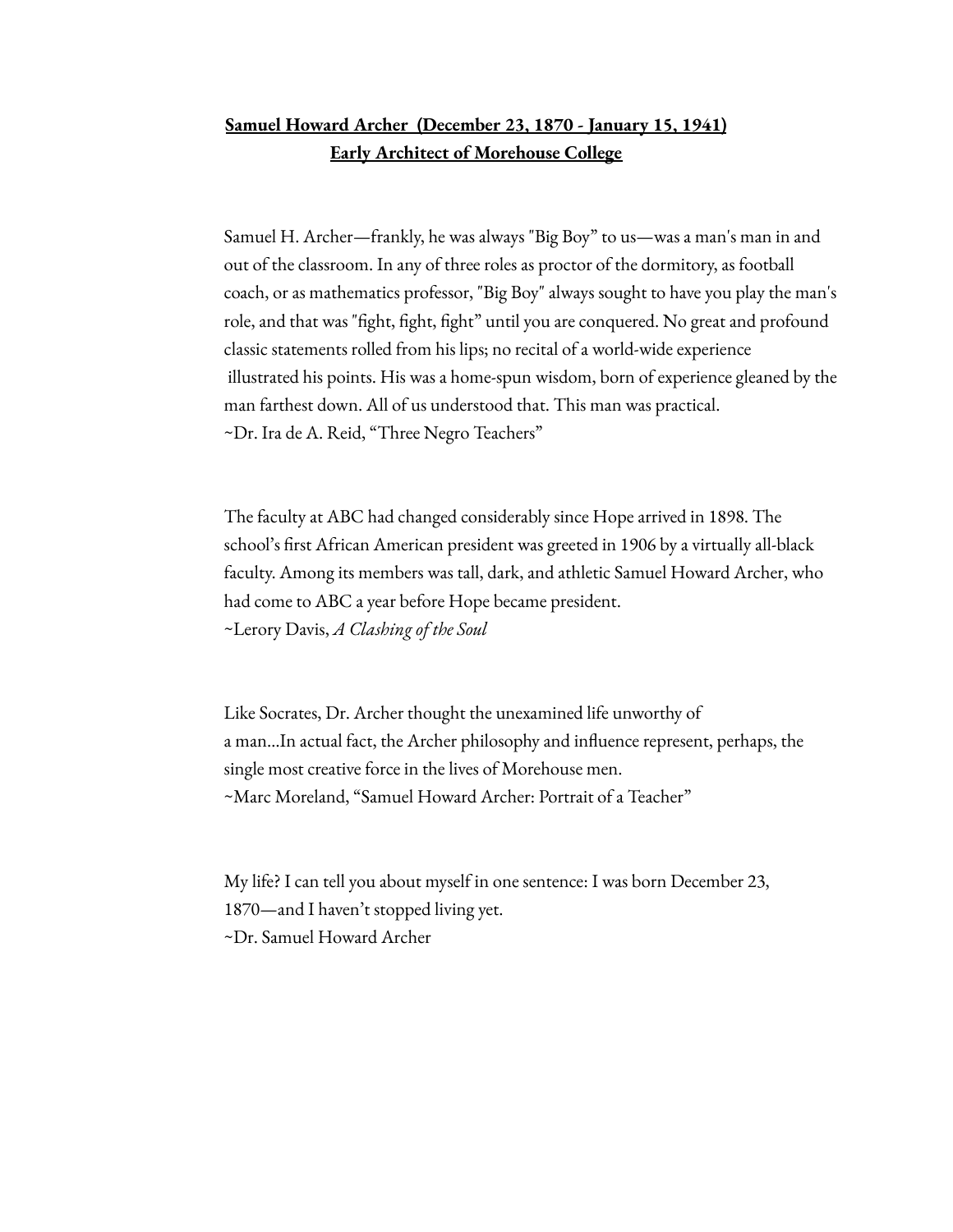

A thirty-four year old Samuel Howard Archer [ΩѰΦ, ΗΩ Chapter] arrived at then named Atlanta Baptist College<sup>1</sup> during the 1905-06 academic year after Roger Williams University—a prominent Black university in Nashville, Tennessee, where Archer held his first teaching position from 1902 to 1905—closed as the result of two destructive fires of suspicious origins. <sup>2</sup> He was appointed to the Atlanta Baptist faculty as the first John C. Martin Professor of Greek and English, and after only one year was appointed Chair of the Mathematics Department where he would remain until administrative duties brought him out of the classroom. A native of Petersburg, Virginia, Archer was a renaissance man who demonstrated his versatility by serving Morehouse College in several capacities during his [know your] 33 year tenure, including: professor of mathematics; professor of the classics; coach of the debate team; director of the summer school; purchasing agent; athletic director and head football coach (1905-1908, 1912-1915); acting president (1918-1919); dean (1920-1931); and as Morehouse's fifth president (1931-1937). As the successor to President John Hope II (1906-1931) and predecessor to President Benjamin Elijah Mays (1940-1967), <sup>3</sup> Archer advanced Hope's initiatives by working to improve race relations, strengthen Morehouse's academic programs, enhance its physical plant, and raise the College's level of prestige. Arguably his most visible contribution to Morehouse:

 $1$  Founded during Reconstruction in 1867, Morehouse College was initially named Augusta Institute. In 1897, the institution changed its name to Atlanta Baptist College and granted its first baccalaureate degrees. The school changed its name for a third and final time to Morehouse College in 1913.

<sup>2</sup> *See* Jalen Blue, A Blaze of History: A Prominent Black University that Endured Two Fires once was Located on the Peabody Campus; John Hope, Morehouse's first Black president, had also been a faculty member at Roger Williams University.

<sup>&</sup>lt;sup>3</sup> Charles Dubois Hubert was Morehouse's Acting President from 1937 to 1940. Three Omegas—Archer, Hubert, and Mays—consecutively occupied Morehouse's presidential office from 1931 to 1967.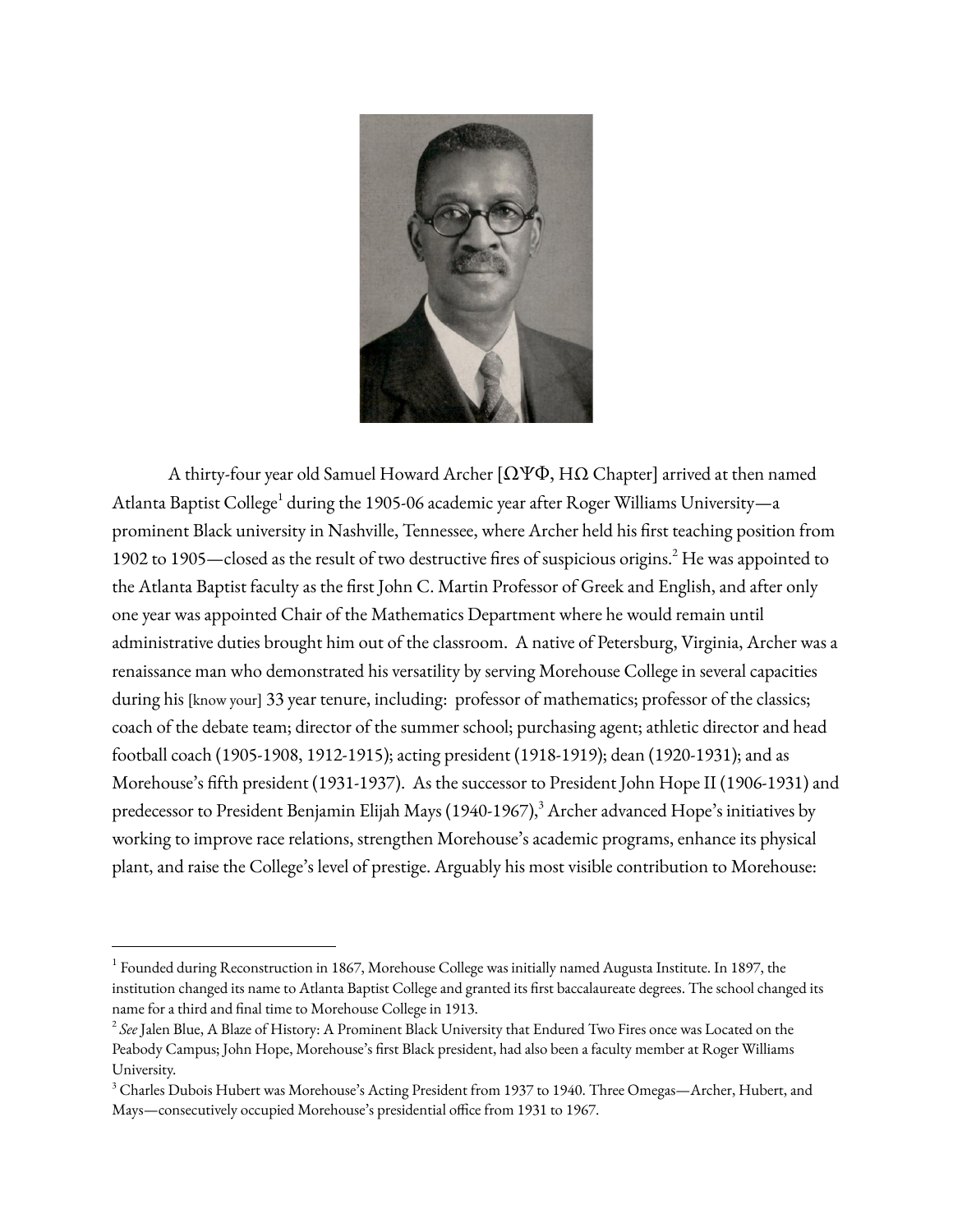Archer selected maroon and white as the school's official colors, the same as his alma mater, Colgate University.<sup>4</sup>

#### *Maroon and White*

While Archer was teaching and studying at Wayland Academy in Virginia, he encountered two African-American alumni of Colgate, Rev. Joseph Edom Jones and David Nathaniel Vassar, who encouraged him to attend the Hamilton, Ne wYork, university; Archer was 27 years old when he enrolled at Colgate in 1898 and 32 when he graduated with the Class of 1902.<sup>5</sup> He was president of his junior class, and proved to be an exceptional guard on the varsity football team; likely he was the first African American to play football at Colgate. His handwritten notes indicate he took a broad undergraduate course of study that included subjects such as: ethics, logic, mathematics, latin and greek, church history, the life of Paul, the New Testament, and the teachings of Jesus. Archer was also a talented public speaker who won several oratorical awards—he won \$50 for a speech titled "The Ethical Ideal in American Life"—and was one of six students selected to speak during his commencement exercises. In a prize winning speech titled "The Disenfranchisement of the Negro," Archer proclaimed, "Grant to him an equal opportunity with others to weave about his soul a character noble, exalted, divine." He firmly believed education exalted humanity, a position that put him at odds with the vocational vision of Booker T. Washington and aligned him with the intellectualism of W.E.B. DuBois. While teaching at Roger Williams University in 1904, Archer wrote a letter to his Colgate classmates that promoted "an education which will take an undeveloped soul and make, not a carpenter or a blacksmith, but a MAN." His philosophy that education was integral for developing principled manhood lay the cornerstone of his longstanding and influential Morehouse career. 6

<sup>4</sup> Edward A Jones, *A Candle in the Dark: a History of Morehouse Colleg*e (Valley Forge: Judson Press, 1967), 12, 76; Morehouse College (Atlanta, Ga.). Letter from Morehouse College to W. E. B. Du Bois, July 28, 1924, W. E. B. Du Bois Papers (MS 312), Special Collections and University Archives, University of Massachusetts Amherst Libraries, Accessed at https://credo.library.umass.edu/view/full/mums312-b168-i348.

 $5$  New York State issued Archer a professional teaching certificate in addition to his bachelor's degree when he graduated in 1902. Colgate awarded Archer an honorary Doctor of Divinity in 1932.

 $^6$  Inspirational Educator: Samuel Howard Archer, Accessed at

https://news.colgate.edu/scene/2017/11/samuel-howard-archer-president-morehouse-college.html.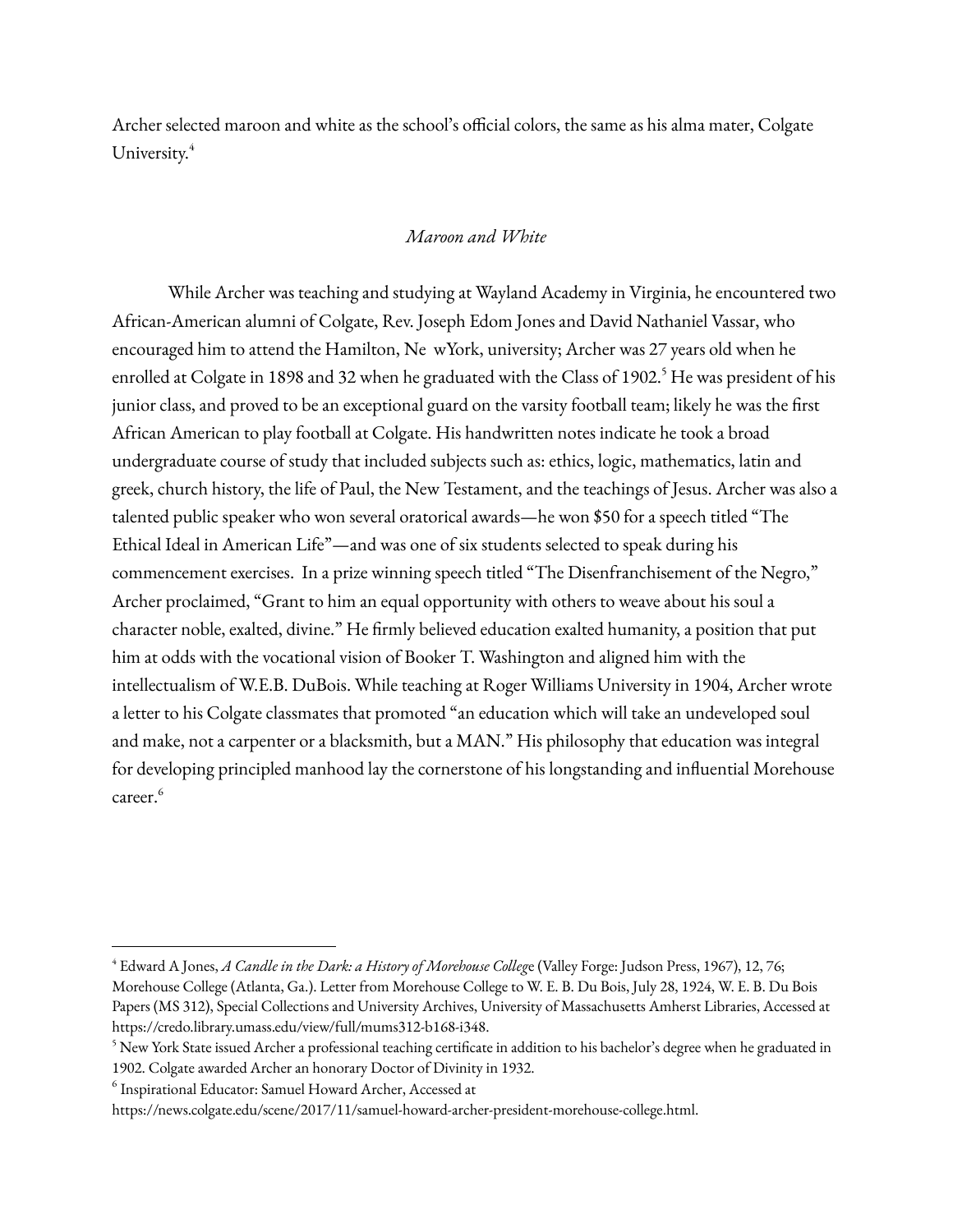#### *Archer's Athletics*

Samuel H. Archer and George L. Hayes (who became superintendent of the Indianapolis Public Schools) were two of the first known African Americans to earn varsity letters on Colgate's 1899 football team. <sup>7</sup> Archer's passion for football was further demonstrated as Head Coach of a winning team at Morehouse where football was introduced as an intercollegiate sport in 1900. Two students, Benjamin Griffith Brawley and Charles H. Willis, organized Morehouse's first team, which lost its first game to Clark Atlanta University 35 to 0.

Head Coach "Big Boy" Archer served as director of the athletic department and coached Morehouse football from 1905 to1908 (pausing his athletic commitments to devote more time to other collegiate endeavors) and again from 1912 to 1915, with an overall winning record of 35–2. His teams won four consecutive championships 1905-1908. His 1905 and 1908 teams were never scored upon, and in 1906 and 1907 his teams held their opponents to a total of fourteen points; his 1912 team scored 205 points to the opponent's 9. Archer retired from full-time coaching at the end of the 1908 season but returned in 1912 to 1915. During his second head coaching period, two Morehouse athletic greats worked alongside Archer as assistant coaches, Mordecai W. Johnson, [C/O 1911] and John W. Davis [C/O 1911], who later became Presidents of Howard University and West Virginia State College, respectively. Archer's dynamism and effectiveness as a leader was also reflected in the contributions he made to establish the Southern Intercollegiate Athletic Conference. 8

Archer demonstrated his signature "snap, dash, and enthusiasm" as an example of proper conduct both on and off the gridiron. He engendered sportsmanship and teamwork in his players. On one occasion, he took a player out of the game after they executed a dirty play. Amidst his protest the player stated that he was only trying to win the game, to which Archer replied:

"Ah, son, I'd rather lose the game through clean playing than to win it through dirty playing." To this, the guilty player had no rejoinder; and the moral message reached home. Over the years this basic, red-blooded honesty was a major factor in the building of Morehouse men. $^{\circ}$ 

On November 14, 1964, Archer was posthumously elected to Morehouse College's Athletic Hall of Fame. Dean B.R. Brazeal [Ѱ Spring 1925 • C/O 1927] said the following on the occasion of his election: "Capitalizing on his experiences as a varsity football player at Colgate University, Dr. Archer

 $7$  The "Colgate Football" magazine lists Samuel Archer as a letter man in 1899.

<sup>8</sup> Jones, 284.

 $<sup>9</sup>$  Jones, 124.</sup>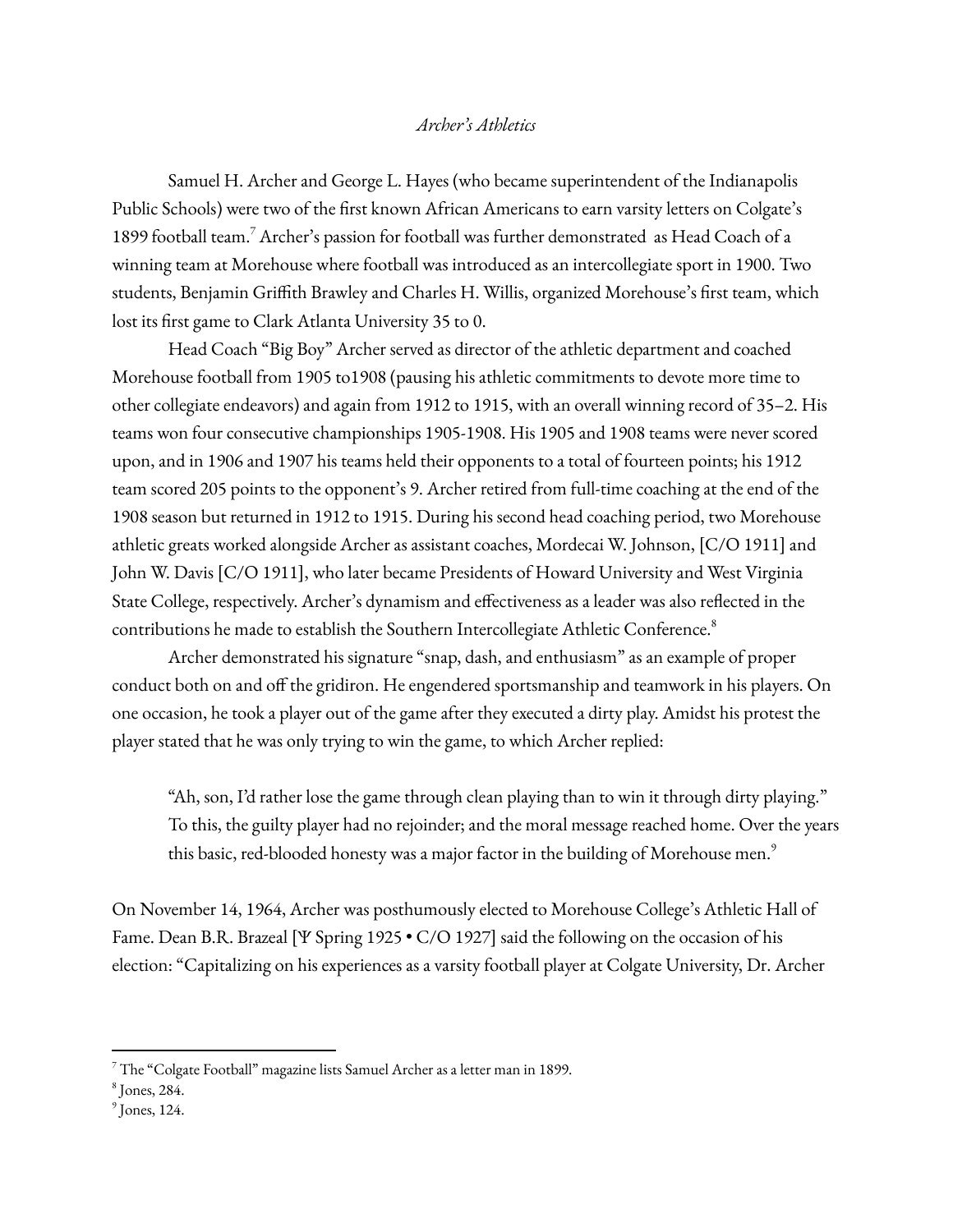coached football at Morehouse College during the periods 1905-1908 and 1912-1915. Good sportsmanship, teamwork, dash, and enthusiasm characterized his teams." $^{10}$ 

# *A Man of Scholarship and Uplift*

As an instructor, Archer educated not just the minds of Morehouse students but their total personhood as well. The article "Samuel Howard Archer: Portrait of a Teacher" by Morehouse alum Marc Moreland [C/O 1929] illuminates how Archer's pedagogical style, intelligence, strong character, charisma, integrity, and bold personality deeply impacted Morehouse's collegiate body. Allow me to use the following passages from Moreland's article to illustrate.

Samuel Howard Archer was more than the favorite teacher of several generations of Morehouse men; he was the great friend of youth everywhere.

One of the great teachers of this or any other time, Dr. Archer had a rare talent for handling young men. Of impressive appearance and of a wit as sharp as the fine edge of a seldom pleasure, he was, to his boys, as much man as any of them and a scholar who could at once amuse and instruct. Here indeed was a teacher who won young men and influenced them for good.

What was the secret of his influence and power as a teacher and a personality? The answer, I suspect, is to be found, broadly, in the disposition and discipline of the man's life. That is to say, it is to be found in a generous endowment from nature—a bigness of heart and openness of mind which found expression in a big compassion and an open concern for life and its meaning; and in the deliberate, conscious, rational use he made of this endowment. More specifically, it is to be found in the unique integrity of the man, and the unity of value and action, of ideal and exertion; in his bold, informed, experimental view of life and its undertakings. Mordecai Johnson was right…when he called Samuel Howard Archer the finest integrity he had known.

A great believer, he set himself to join belief with project; a repository of a great fund of value, he was drawn on by all who felt the need to live the examined life. Like Socrates, Dr. Archer thought the unexamined life unworthy of a man.

 $10$  Jones, 124.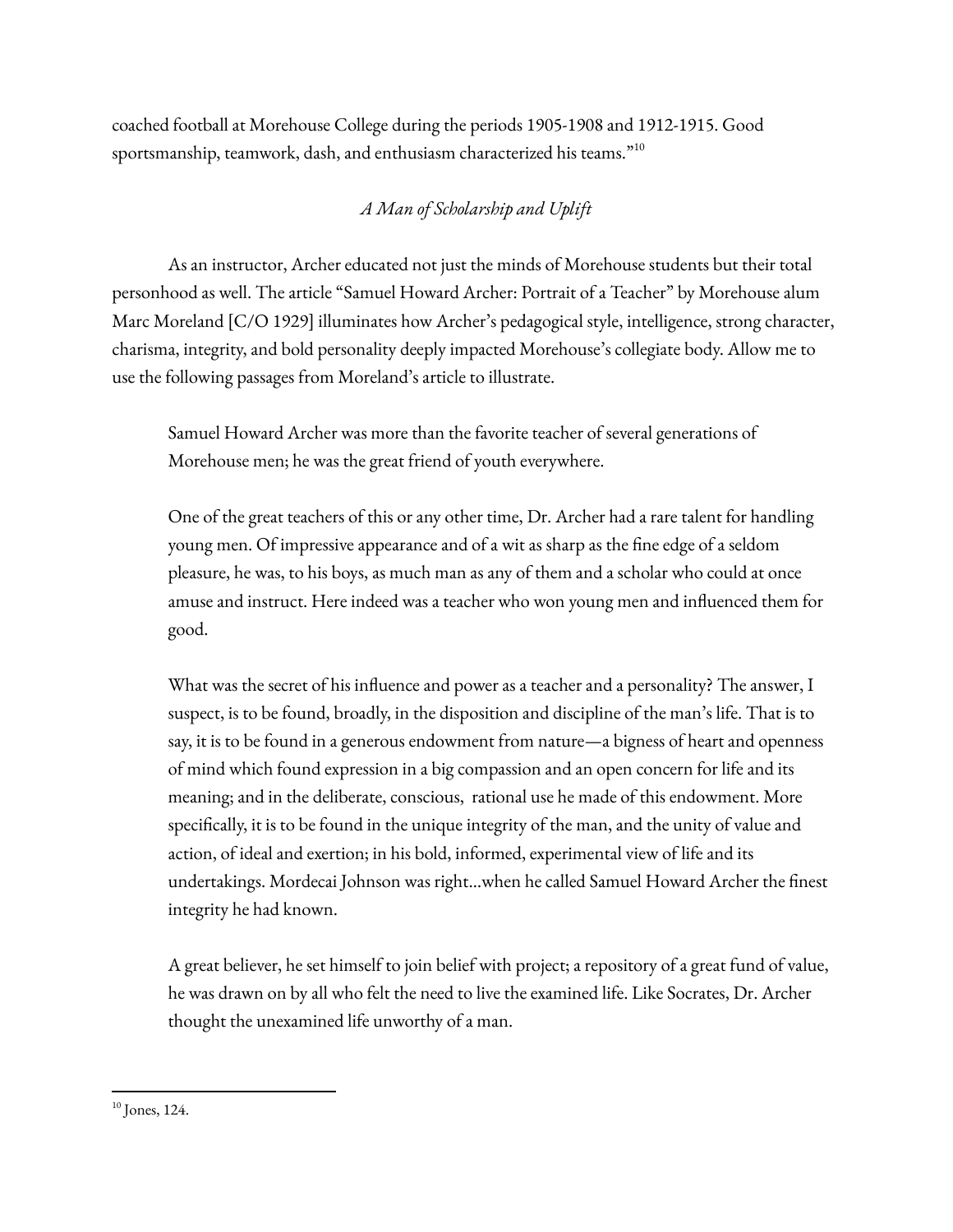Whether as athletic coach, vice president, dean, president, or teacher—Archer sought to foster a sense of integrity in his young men.

The Archer treatment, moreover, assumed the mystic nature of the human personality. His analytical powers were altogether too considerable to allow that the different accounts of man, the physical, the chemical, the physiological, the behavioristic, the psychoanalytic, the economic, the biological, the statistical, the anthropological, and the novelist's, even when 'supplemented with other accurate and complete but partial accounts worked up into a comprehensive survey,' constituted the truth about the human personality. A man's Self was more than any one of these aspects, and more than all of them together. A personality was something over and above their sum. The significance of a man equipped with such views, and strategically situated as a teacher and administrator in a preparatory school and college, is not hard to assess.

In actual fact, the Archer philosophy and influence represent, perhaps, the single most creative force in the lives of Morehouse men. Knock into a Morehouse man of the days of his years almost anywhere, and you will note the Archer influence on his speech, his manners, his reminiscences, his outlook on life. Without exception, these men will tell you that Dr. Archer was a man, and that he treated all his young men as human beings whose powers he sought to help release and organize.

A knowledge of the beauty and structure of ideas fed his sense of integrity. The man of integrity, he was accustomed to say, is a free spirit; and knowledge is freedom. The uninformed mind and the undisciplined will conspire against a man's integrity, as the informed mind and disciplined will contribute to it. He was decidedly Greek in his view that courage, honesty, goodness, and the other virtues are species of intelligence, indicia of the rule of reason. A dishonest football player, a lying student, or a shiftless one, represented a conspiracy against integrity. "Oh," he used to say, "if you gamble, you'll lie; if you'll lie, you'll steal; if you'll steal you may end up killing!" I suppose no one ever really knew how serious he was about all this. At any rate, his saying is usually brought the fellows to a fresh analysis of their conduct.

Failure or success in a given course was not the final word on a man and his endowments. And, I suspect, this evidence of firm and steady belief in the possibilities of his young men,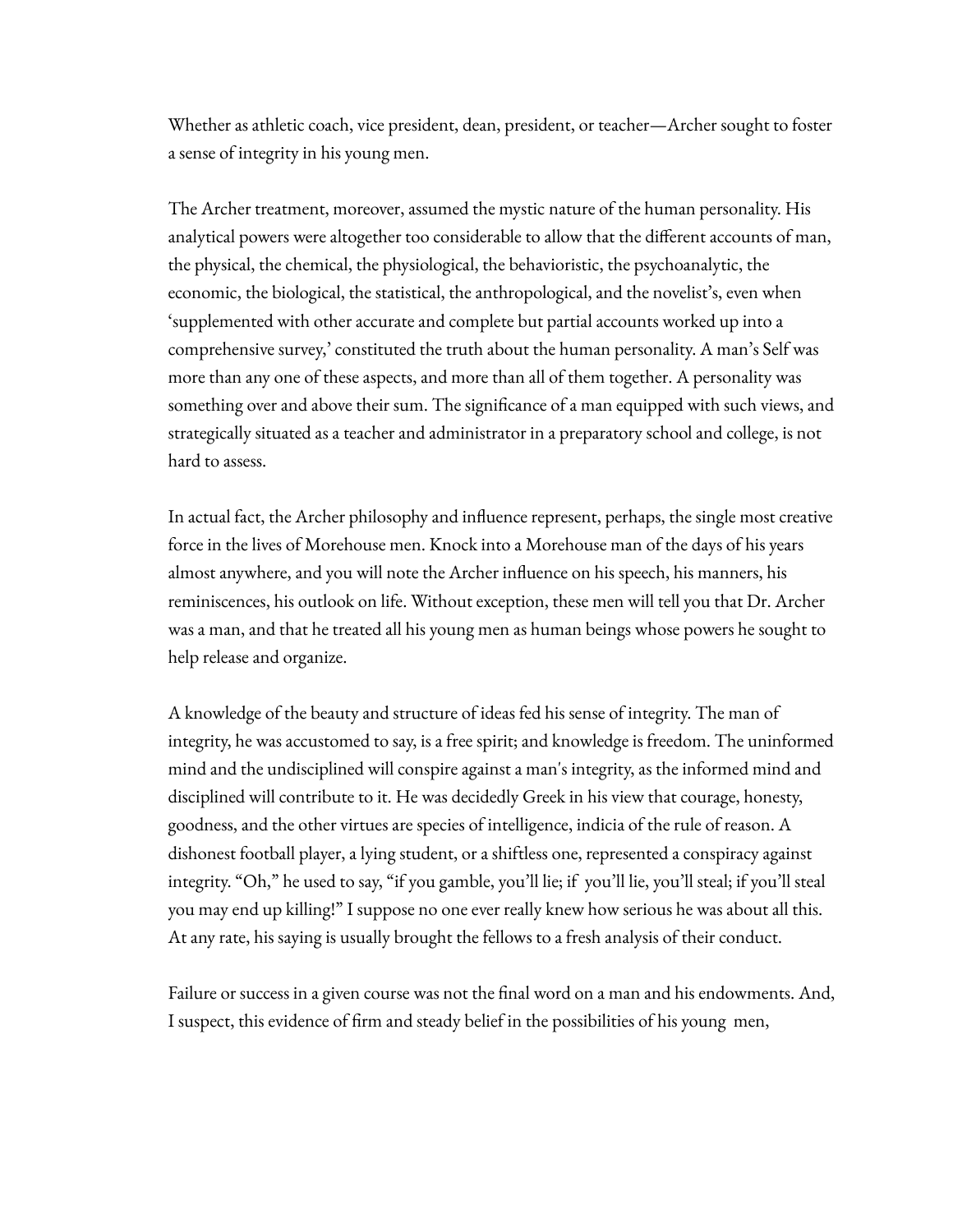succeeding or failing for the time being, is the source of that continuing affection for the man and his works. 11

It is not difficult to see Archer's imprint on Morehouse's fraternal culture. His presence on the campus made a significant and enduring impact on the College's values, ideals, and aspirations.

Affectionately known as "Big Boy" by Morehouse students yet never called such directly, Archer was imbued with a commanding presence, a great sense of humor, and a vibrant personality. He was "tall, dark, athletic, dynamic" with a "booming voice, a heart of gold, and unimpeachable honesty and integrity." Edward A. Jones describes Archer's personality at length in *A Candle in the Dark* (1967) and documents the ways he shaped Morehouse's collegiate nature.

Mr. Archer brought to the College a vigorous, dynamic personality, a delightful sense of humor, an impressive physique, and a folksy philosophy which not only endeared him to all who were touched by him but which have made him one of the truly legendary builders of the Morehouse of today.<sup>12</sup>

A gangling athletic figure more than six feet tall…A dynamic man, with a heart as big as his towering frame, Professor Archer's direct manner and booming voice have been known to strike terror in the timid student on first contact; but this terror was short-lived and soon gave way to admiration and devotion, for he was everybody's friend. Great warmth and understanding lay behind his blusting exterior. Endowed with a great sense of humor, he might have succeeded as a comedian like Bert Williams. As a teacher, Professor Archer was exacting, devoted, and effective—one of the truly great teachers in the history of the College.<sup>13</sup>

Dean Archer had a hands-on approach to molding the characters of his students and he took advantage of any opportunity he deemed instructive.

Back in the days when Morehouse boarding students had to sign up to leave the campus at night and were required to be back in the dorms by eleven o'clock, some men abused this privilege by returning after hours. Finding the entrance door locked, they would slip in via the fire escape. Alerted to this ruse, Dean Archer entered the room of a late entrant and, finding

<sup>&</sup>lt;sup>11</sup> Marc Moreland, "Samuel Howard Archer: Portrait of a Teacher," Phylon (1940-1956) 10, no. 4 (1949): 351–55.

 $12$  Jones, 76

<sup>13</sup> Jones, 123-124.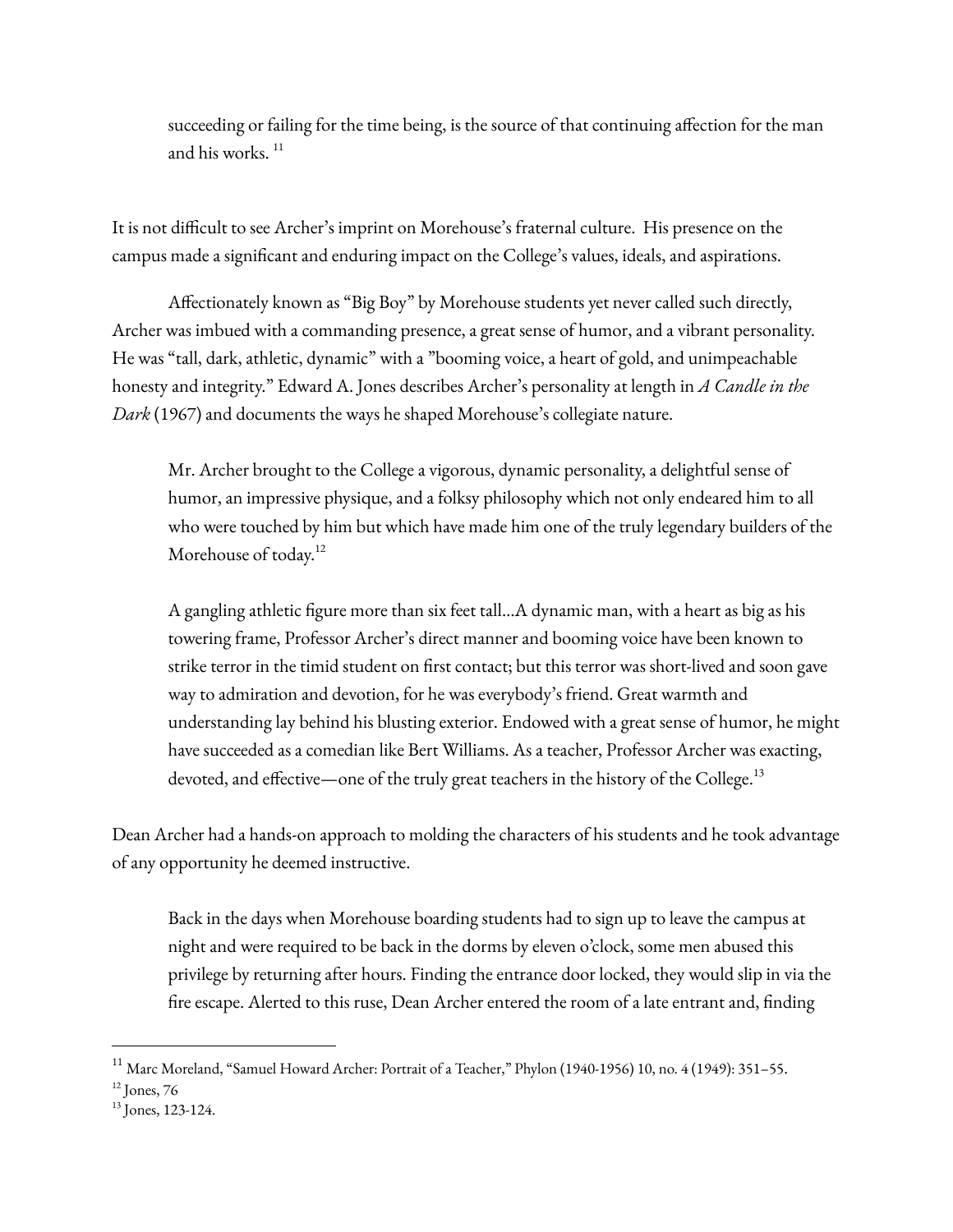him out, got into his bead. When the culprit went into his room, exultant over his successful, surreptitious ingress to the dormitory (which he was sure would go undetected), on turning on the light he found "Big Boy" in his bed. As the boy stood in open-mouthed terror, Dean Archer said, "Oh, I'm just keeping your bed warm for you, son." Then followed a lecture and the prescribed punishment.<sup>14</sup>

Archer uplifted Morehouse students even when he chose not to do so.

On another occasion, Dean Archer entered a room and surprised some boys playing cards, a forbidden activity in the 1920's. One of the erring lads climbed out the window and hung by his hands to escape detection. But the sagacious, if in this case somewhat sadistic, Mr. Archer calmly sat down and waited until the dangling student, no longer able to hold on, fell a full story to the ground.

He was a legend and a pragmatist:

A volume could be written on the Archer legends, based on actual happenings. To boys who spoke of some hair as "good," meaning the naturally straight variety, and other hair, in particular, the kinky type, as "bad" the beloved Dean was wont to say, "Ah, all hair is good that covers the head." 15

Any student who was brought before Archer due to "omissive or commissive mischief...came away feeling an uplift of spirit, even though he had been told to pack his trunk and go home for a spell." 16 Archer's nobility, humor, allegiance to truth, and respectful approach to uplifting youth made an indelible mark on his students and Morehouse's overall institutional character.

Archer, alongside President Hope and Professor Benjamin Brawley, the first dean of Morehouse (1912-1920) and the College's most prolific writer at the time, became celebrated as a "triumvirate" that became the "principal architects" of today's modern Morehouse. "Each of these [three] men left his mark on the College by infusing into its traditions and personality something of himself." In the words of Professor Kemper Harreld, "Hope furnished vision and culture. Brawley was the scholar who kept things in order and on time and was always talking about the 'tone.' Archer furnished the punch."<sup>17</sup>

 $14$  Jones, 124.

<sup>15</sup> Jones, 124-125.

<sup>&</sup>lt;sup>16</sup>Moreland, 352.

<sup>17</sup> Quoted in Jones*,* 88, 91.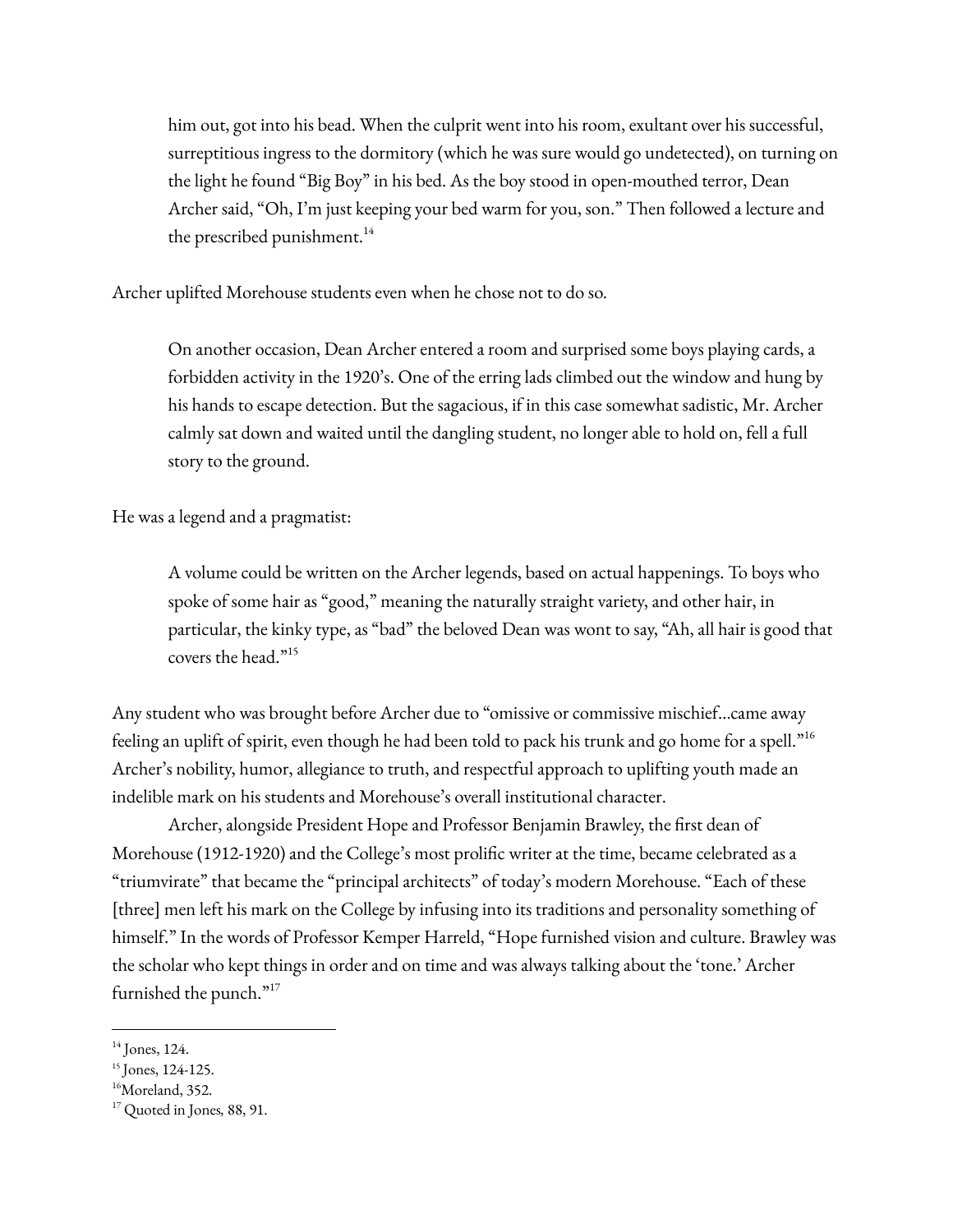### *Dean (1918-1919) and Acting President (1920-1931)*

On August 24, 1918, when President Hope was called upon to travel overseas during World War I to assist Black soldiers' opposition and adjustment to the discriminatory practices of the United States Army,<sup>18</sup> Professor Archer reluctantly became acting president (he preferred teaching and coaching the football team), and was eager for President Hope to return. <sup>19</sup> During the war effort, Acting President Archer had to confront the problem of smoking among the S.A.T.C. men who were sent to train Morehouse students. In a letter to President George Rice Harvey of Virginia Union University, Archer writes:

We have had very little trouble with reference to smoking. Before I spoke to the Commanding Officer concerning smoking I called in the members of the student body and talked to them concerning the preserving of the traditions and the best things that we have obtained at Morehouse in other years and they refrained from smoking, swearing and other practices that are common in army barracks. 20

Archer was acting president during a time that significantly reduced overall college enrollment in the United States among draft eligible men; only three men graduated with a B.A. degree in June, 1919, one of whom was Walter Richard Chivers [C/O 1919 •  $\rm{H}\Omega l^{21}$ 

Archer was relieved as acting president and appointed dean when President Hope returned from the theater of war in the first half of 1919. During the 1920-30 decade, Dean Archer and Dr. Hope made several significant faculty appointments who would shape Morehouse's pedagogy for years to follow. These appointments included: Walter R. Chivers, professor and eventual Chair of the Department of Sociology; Benjamin E. Mays [Ѱ, Founder • Γ, June 5, 1919 • Η • Ι •ΑΩ • ΕΩ] who joined the faculty in the fall of 1921 as a teacher of mathematics, psychology, and philosophy, and as coach of Morehouse's debate team; Claude B. Dansby [13 Ѱ, (Principle) Founder • Η, February 24, 1920 • C/O 1922**]** longstanding professor and eventual Chair of the Mathematics Department; Samuel M. Nabrit [Ѱ Fall 1922 • C/O 1925], professor of biology, who would later become a Dean of Atlanta University, the President of Texas Southern University, and a member of the Atomic Energy Commission; and Brailsford R. Brazeal [Ѱ Spring 1925 • C/O 1927], professor of economics who would eventually be appointed Dean of the College.<sup>22</sup>

 $^{18}$  See Leroy Davis, A Clashing of the Soul: John Hope and the Dilemma of African American Leadership and Black Higher *Education in the Early Twentieth Century* (Atlanta: Univ. of Georgia Press, 1998), 239.

 $<sup>19</sup>$  Jones, 99.</sup>

<sup>20</sup> Jones, 100.

 $21$  Jones, 102.

 $22$  Jones, 108-109.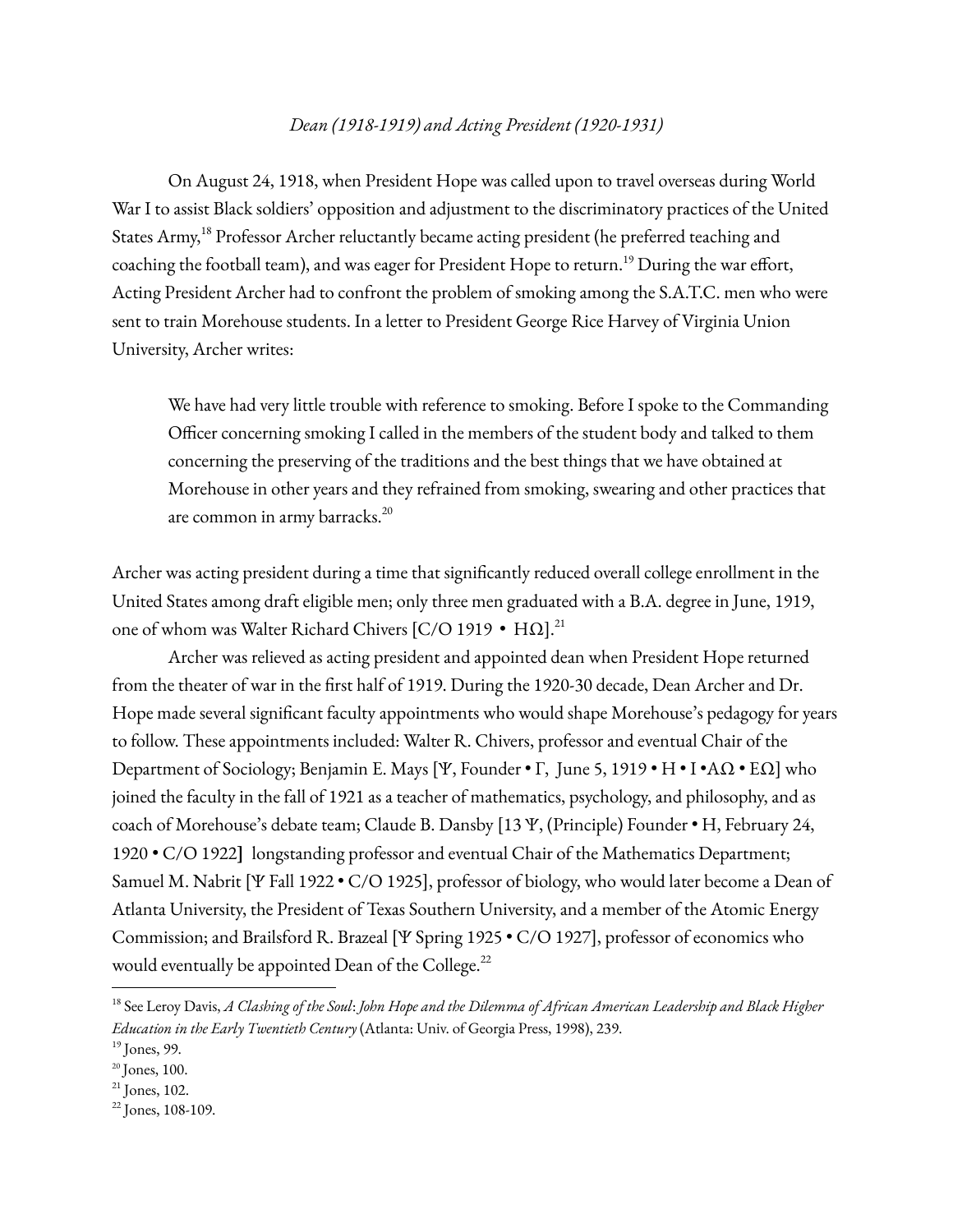Dr. Hope served as president until July 1931 and then passed on the helm of Morehouse leadership to his colleague and good friend, Samuel H. Archer.<sup>23</sup>

# *5th President (1931-1937)*

President Archer led Morehouse during one the most troublesome times in the College's history. The Stock Market Crash of 1929 followed by the Great Depression ushered in an era of global austerity that drastically impacted Archer's administration. Because African-Americans were the most vulnerable to the ebbs and flows of the U.S. economy, many parents could no longer afford to send their sons to college since many were forced to wait in bread lines to secure mere sustenance. Banks collapsed, economic progress was brought to a standstill, and the financial reforms of the New Deal led by President Franklin D. Roosevelt (1933-1945) took time to restore the American citizens' faith in the nation's economy. Amidst such turmoil Morehouse could hardly keep its doors open.

Total enrollment was reduced to 296 students in the 1932-33 academic year, and reduced even further to 214 in 1933-34.<sup>24</sup> Faculty salaries were cut and often paid late. On December 30, 1933, Archer wrote in a letter to John Hope:

As fiscal matters now stand, I do not see how Morehouse College can settle last year's indebtedness, balance this year's budget and look forward to a clear sheet for 1934-35. Under these circumstances the formal well-being of Morehouse College is threatened and its endowment campaign for \$600,000 is in jeopardy. 25

The College's financial straits led Archer and the American Baptist Home Mission Society to request Atlanta University to assume fiscal responsibility and budgetary control of Morehouse. The University complied on April 14, 1934, but only in part, and did not accept fiscal responsibility for the College. Morehouse's reliance on Atlanta University remained until 1942 when President Mays asked for a change. 26

<sup>&</sup>lt;sup>23</sup> Archer and Hope became close confidants during Hope's administration. "Hope and Archer were extremely close, as were their families. Their sons sat virtually side by side in every classroom all through their school years." *See* Leroy Davis, *A* Clashing of the Soul: John Hope and the Dilemma of African American Leadership and Black Higher Education in the Early *Twentieth Century* (University of Georgia Press, 1998), 174, 336.

 $24$  Jones, 126.

<sup>&</sup>lt;sup>25</sup> Jones, 122.

<sup>&</sup>lt;sup>26</sup> "By the end of 1935, with Archer's approval, Hope had managed to merge the AU and Morehouse boards of trustees. The merger would allow him to keep watch over Morehouse's finances, as he had done from 1929 until his official resignation in 1931." *See* Davis, 335.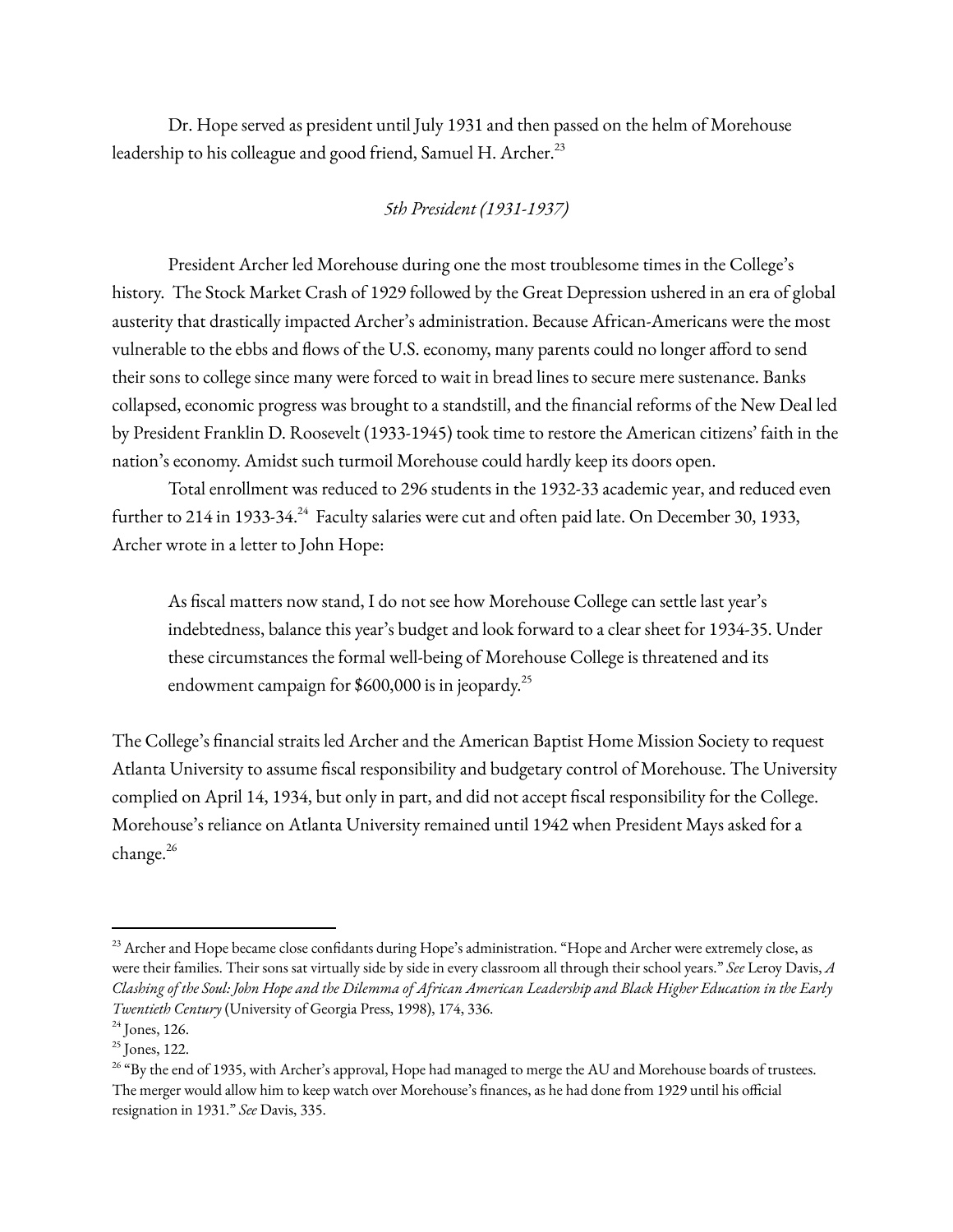Yet despite the harsh challenges, Morehouse remained afloat during Archer's administration and even achieved some noteworthy accomplishments. The endowment reached the first \$1,000,000 mark, the result of a fundraising campaign that began during President Hope's administration. Academic standards on the campus were not relaxed. Teachers and students remained steadfast to their requirements and the debate team started to compete internationally. Morehouse was "qualifiedly accredited" by the Southern Association of Colleges and Secondary Schools in 1932, later becoming a full Association member in 1957 during the Mays presidency, and has remained fully accredited ever since. The first generation of alum were earning doctoral degrees from large research institutions, Samuel Nabrit included, the first Morehouse graduate to earn a PhD and the first African American to earn a PhD from Brown University (1932). According to Jones, "The credit for keeping the ship on course in those turbulent waters goes mainly to the man who was at the helm at that time: Samuel Howard Archer."The financial reality of the 1930s was grim, yet Morehouse stayed the course and weathered the storm albeit beleaguered and battered. $27$ 

Student enrollment began to normalize in 1934-35 and by 1936-37 total student enrollment was 443. When the war ended, the U.S. Government sponsored G.I. Bills provided a range of benefits to veterans returning from the war effort, resulting in swollen postwar enrollments at American colleges, Morehouse included, which had a total enrollment of 909 students. The College could not adequately accommodate so many students and had to construct temporary emergency buildings, one containing classrooms and the other two operating as dormitories. Morehouse returned to its normal enrollment levels averaging around 800 students in the late 1940s.<sup>28</sup>

#### *Omega*

President Archer longed for the peace and quiet of retirement away from the ongoing demands and frustrations of college administration. The Board of Trustees approved his retirement in 1937 after he fell ill towards the end of his presidency and conferred him as President Emeritus in 1938. His appointed successor as Acting President was Charles Dubois Hubert [C/O 1909 • ΗΩ], a longstanding teacher in the School of Religion who also served as its Director. $^{29}$ 

Samuel Howard Archer, who was born in Chesterfield County, Virginia, to Nelson and Kesiah Archer five years after the civil war had ended, died in Atlanta, Georgia, on January 15, 1941, at the age of seventy-one when his lingering illness proved terminal. James P. Brawley and Martin Luther King, Sr. were two of the honorary pallbearers at his funeral. He married Anna Courtney Johnson on

<sup>27</sup> Jones*,* 127-128.

<sup>&</sup>lt;sup>28</sup> Jones, 126.

<sup>&</sup>lt;sup>29</sup> Jones, 138.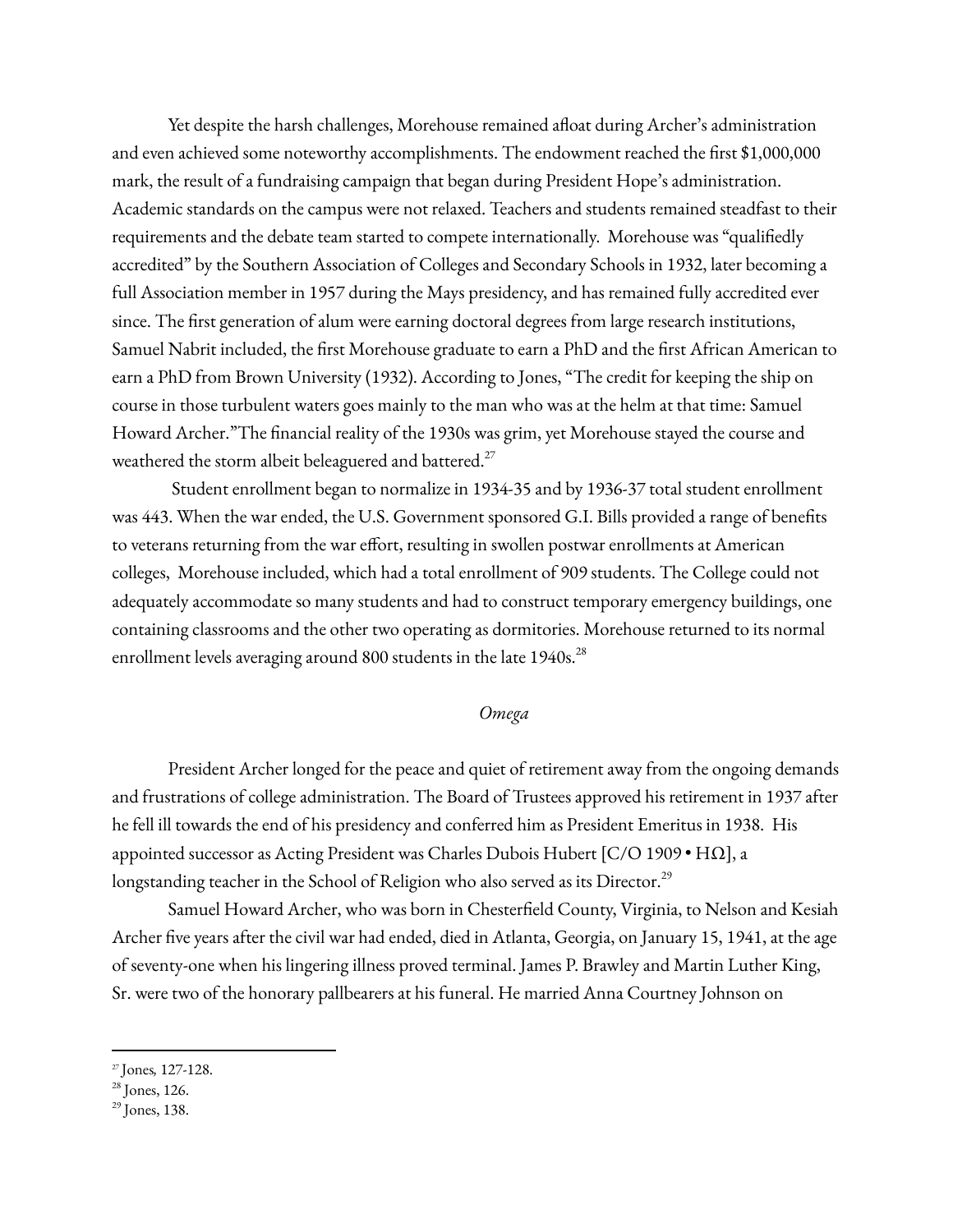September 7, 1904, and had four children: Rosalind, Nelson Thomas, Leonard Courtney, and Samuel Howard Archer, Jr. All three of his sons attended Morehouse. 30

Nelson Thomas [Ψ Spring 1929 • C/O 1930] earned an M.A. from Columbia University, became a faculty member at Prairie View A.M, and also worked for the juvenile courts of Atlanta. Leonard Courtney Archer [Ψ May 30, 1932 • C/O 1934] earned an M.A. from Toronto University, a PhD. from Ohio State University in 1959, and was a professor of English at Tennessee State University. He also published a workbook in 1963 titled *A Study of World Literature*. Samuel "Hank" Jr. [Ψ November 13, 1924 • C/O 1927 • Ε] earned an M.B.A. from New York University and became a veteran teacher in the Atlanta public school system. While attending Morehouse, Samuel "Hank" Jr. followed his father's footsteps as an accomplished athlete and a man of consequence on the gridiron. *The Oracle* notes: "Brother Archer is an athlete—one of the leading athletes of the South, what with being All South basketball guard, All American mention in football and very versatile on the cinder path."<sup>31</sup> He was also a football coach at Morehouse during the 1940s when the team's winning record went into a sharp decline.

President Archer gave the best of himself to the College and was one of the principal builders of the modern Morehouse. He along with Hope and Brawley formed the triumvirate whose combined efforts established the institutional foundation that Dr. Benjamin E. Mays would build upon when he became president in July 1940.

The February 1941 *Morehouse Alumnus* printed a lengthy tribute to Dr. Archer that included several of the following excerpts from speeches delivered at his funeral.

He never sought recognition for his services, yet recognition came: Morehouse awarded him the honorary degree of Master of Arts in 1923. In 1832, this alma mater [Colgate] awarded him the Doctor of Divinity degree. In 1938, an award came from the Twenty-Seven Club of Atlanta in honor of his outstanding contribution as a citizen. Under Mr. Archer's administration, which began in 1931, Morehouse received an"A" rating from the Southern Association of Colleges and Secondary Schools.

*Dr. Benjamin E. Mays:* For more than 1900 years Christian theology has insisted that the cardinal sin of mankind is selfishness—meaning that man makes himself the center of all that he thinks and all that he does; wherever he begins he ends in himself. But if the cardinal sin of mankind is selfishness, then the converse must be true: the cardinal virtue is unselfishness. And I stand before you today in the presence of my God, expressing the conviction that Samuel

<sup>30</sup> Samuel Howard Archer, 1870-1941, "Samuel Howard Archer," 1934/1941, Accessed at http://dlg.galileo.usg.edu/aaed/do:aarl94.017-001-001.

<sup>31</sup> *The Oracle,* November 1927, 106.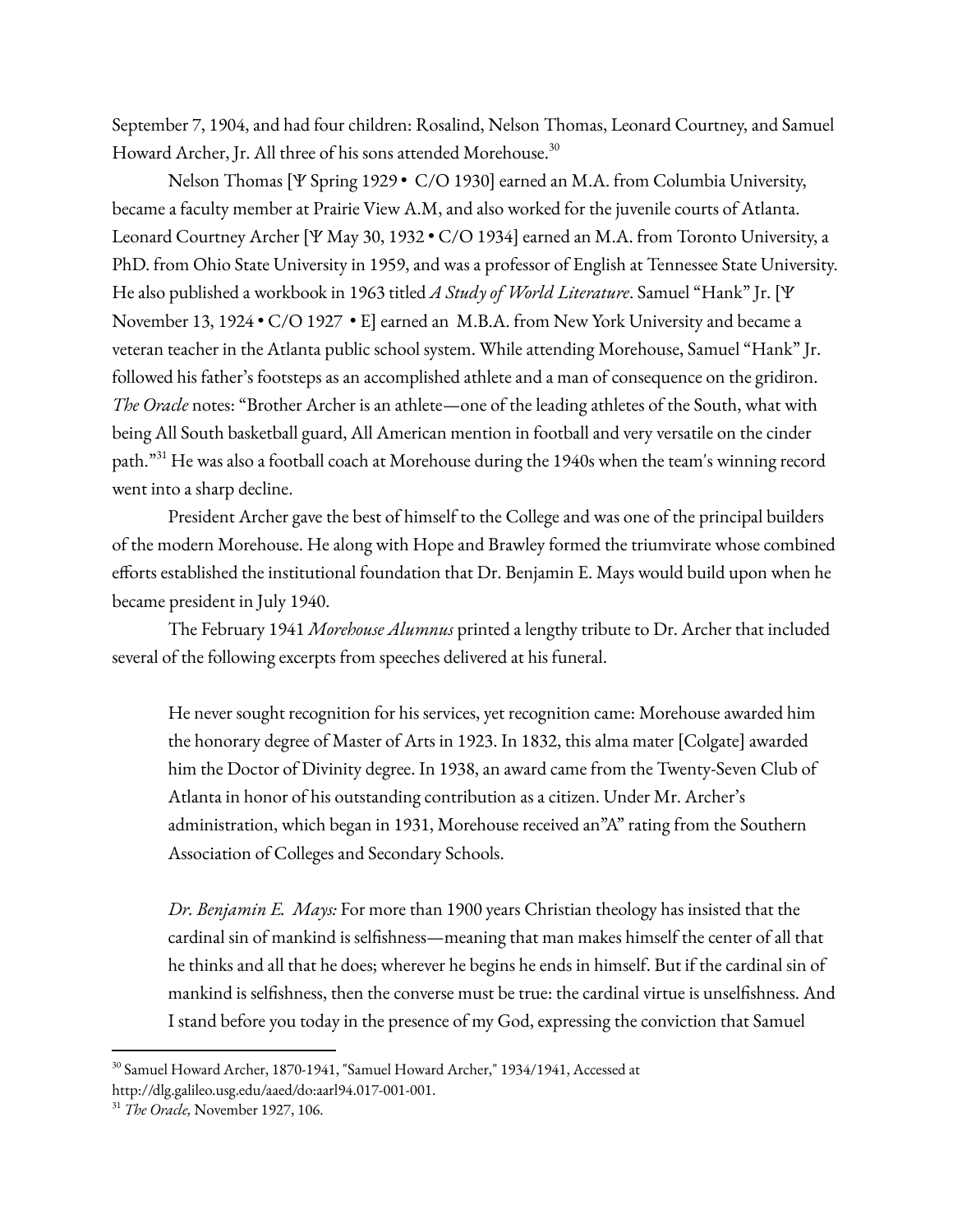Howard Archer was as free of selfishness as any man I have ever known…It must have been men like Samuel Howard Archer of whom an eminent poet spoke when he said, "See how the mass of men worry themselves into nameless graves when here and there a great, unselfish soul forgets himself into immortality." This man forgot himself into immortality.

*Dr. Charles D. Hubert:* The deceased belonged to all of us. How universal was his thinking, how constant his activities! He was not simply interested in us here at Morehouse College, but his interest and his service were as broad as humanity.

*Spelman College President Florence M. Read:* When I think of Mr. Archer, the first trait or quality that comes into mind is his vigor of spirit. He was a whole person who put all of himself behind what he was saying and doing. His vitality and enthusiasm shone out in his words and in his actions. The next quality that comes to mind is his straightforwardness and honesty. He spoke out of honest convictions. He inspired in the boys whom he coached in football or baseball that liking for good sportsmanship which made them contemptuous of victories not won through fair play. Then, I think of Mr. Archer's Friendliness. It always did me good to talk with him. He had a way of using homely expressions that just seemed to hit the nail on the head. There was color and flavor in his comments and in his figures of speech. He was what I call a real person, one without sham or hypocrisy. He had shrewdness and keenness of mind and a great way of getting on with people. He was my friend, and I shall miss him.

*Dr. Mordeici Johnson*: He was a man who possessed a living and vigorous moral integrity of the most inspiring kind. For this I owe him the most precious debt which one man can owe to another. I shall be grateful to him as long as I live. I have named one of my sons after him and I shall continue to teach my students to know and revere him as I do. $^{32}$ 

Among his personal papers is a handwritten letter from Dr. and Mrs. W.E.B. Du Bois to Archer's widow expressing "their own sense of personal loss at the death of an old friend."33

### *Archer Hall*

The ground-breaking for the Health and Physical Education Building took place on February 18, 1957, at 3:30pm. Dr. John Davis [C/O 1911] delivered the dedication speech titled "Morehouse

<sup>32</sup> Jones, 148-149.

<sup>33</sup> Samuel Howard Archer, 1870-1941. "S.H. Archer-Letters of Condolence," 1941, Accessed at http://dlg.galileo.usg.edu/aaed/do:aarl94.017-001-009.